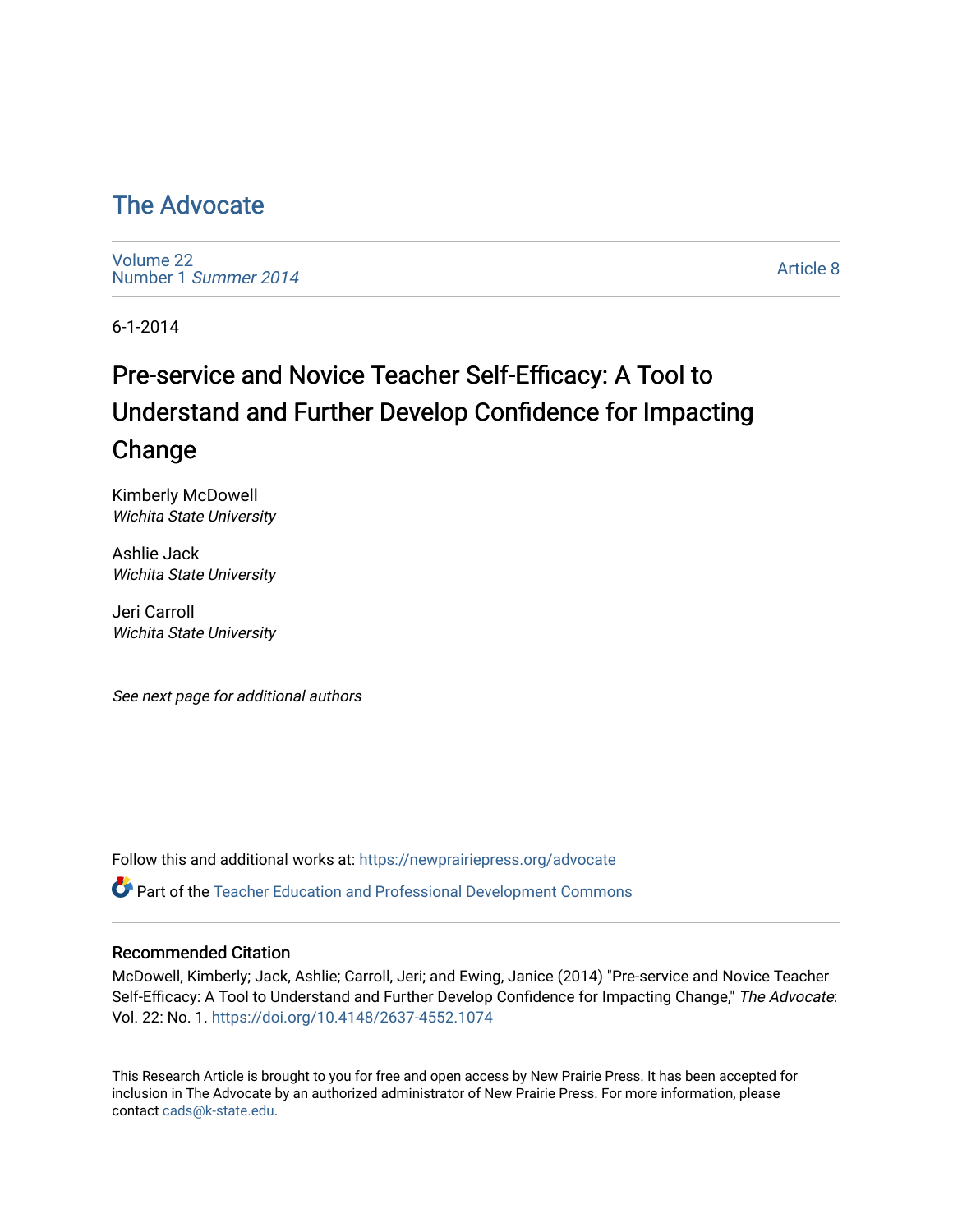#### Pre-service and Novice Teacher Self-Efficacy: A Tool to Understand and Further Develop Confidence for Impacting Change

#### Abstract

Teacher efficacy measures a teacher's perception of his or her capacity as a teacher and impacts teacher behavior in a number of different ways. This study examined teacher efficacy as well as pedagogical beliefs/practices in pre-service and novice in-service teachers to determine the nature of the relationship between the two. Results indicated that the novice in-service teachers demonstrated statistically significant higher scores on the efficacy measure. In regards to the relationship between pedagogy and efficacy, there was no statistically significant relation among the pre-service teachers but with the novice in-service teachers, efficacy was statistically significantly correlated with general instructional pedagogy.

#### Authors

Kimberly McDowell, Ashlie Jack, Jeri Carroll, and Janice Ewing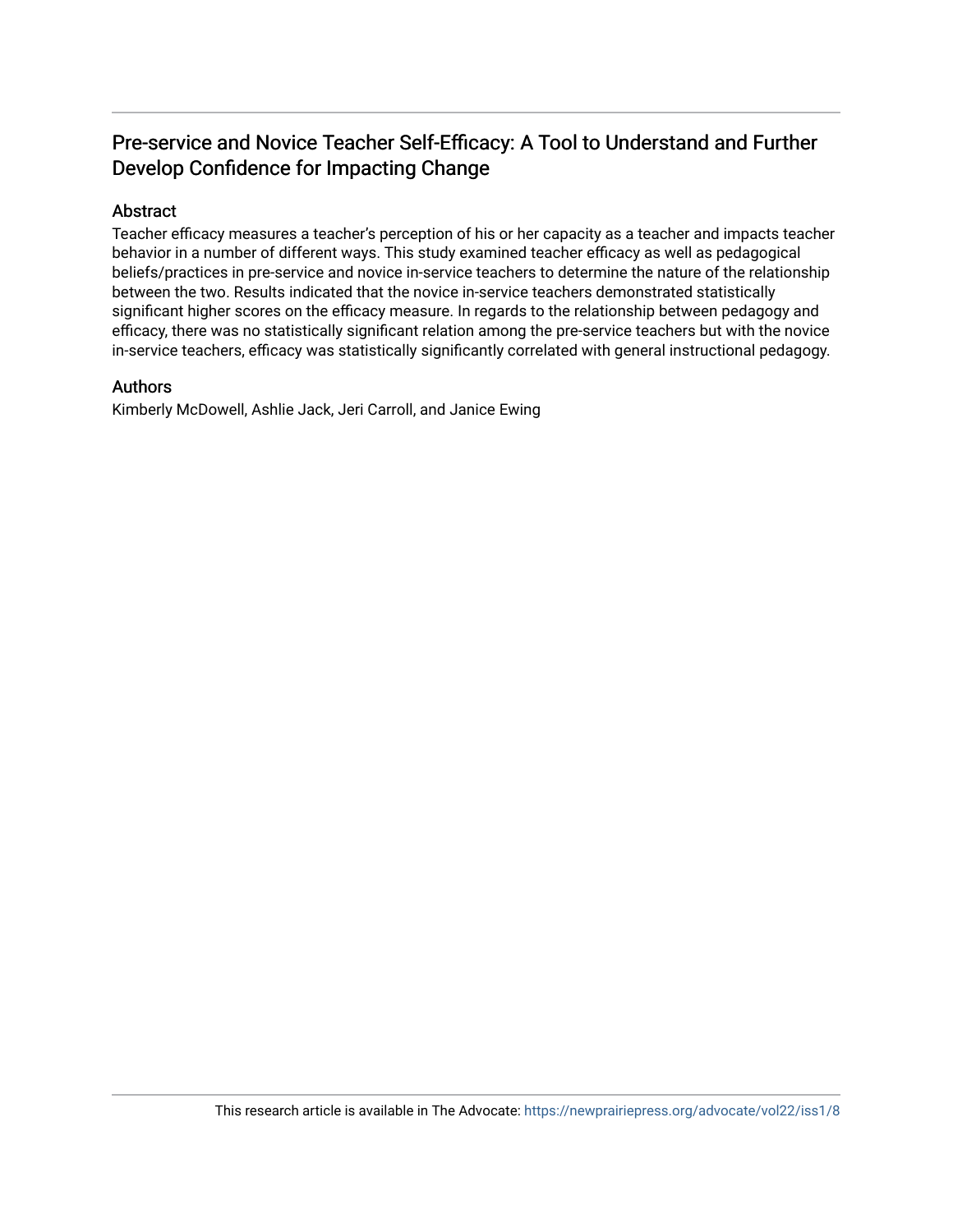# **Pre-service and Novice Teacher Self-Efficacy: A Tool to Understand and Further Develop Confidence for Impacting Change**

**Kimberly McDowell Ashlie Jack Jeri Carroll Janice Ewing Wichita State University**

#### **Author Notes**

Correspondence concerning this article should be addressed to Kimberly D. McDowell, Ph.D, [kim.mcdowell@wichita.edu,](mailto:kim.mcdowell@wichita.edu) Ashlie Jack, PhD, [ashlie.jack@wichita.](mailto:ashlie.jack@wichita.edu) [edu](mailto:ashlie.jack@wichita.edu)**,** or Jeri Carroll, PhD**,** [jeri.carroll@wichita.edu](mailto:jeri.carroll@wichita.edu)**.** Department of Curriculum & Instruction, Wichita State University, 1845 Fairmount, Box 28, Wichita, KS 67260- 0028.

## **Abstract**

**--------------------------------------------------------------------------------------------------------------**

Teacher efficacy measures a teacher's perception of his or her capacity as a teacher and impacts teacher behavior in a number of different ways. This study examined teacher efficacy as well as pedagogical beliefs/practices in pre-service and novice in-service teachers to determine the nature of the relationship between the two. Results indicated that the novice in-service teachers demonstrated statistically significant higher scores on the efficacy measure. In regards to the relationship between pedagogy and efficacy, there was no statistically significant relation among the pre-service teachers but with the novice in-service teachers, efficacy was statistically significantly correlated with general instructional pedagogy.

# **Pre-service and Novice Teacher Self-Efficacy: A Tool to Understand and Further Develop Confidence for Impacting Change**

In the current climate of educational accountability, the inequitable distribution of teachers and the "failure" of teacher education programs have become focal points in the discussion of how to provide a quality education to all students (Duncan, 2009). One factor that has emerged as being important to consider in new teachers is self efficacy.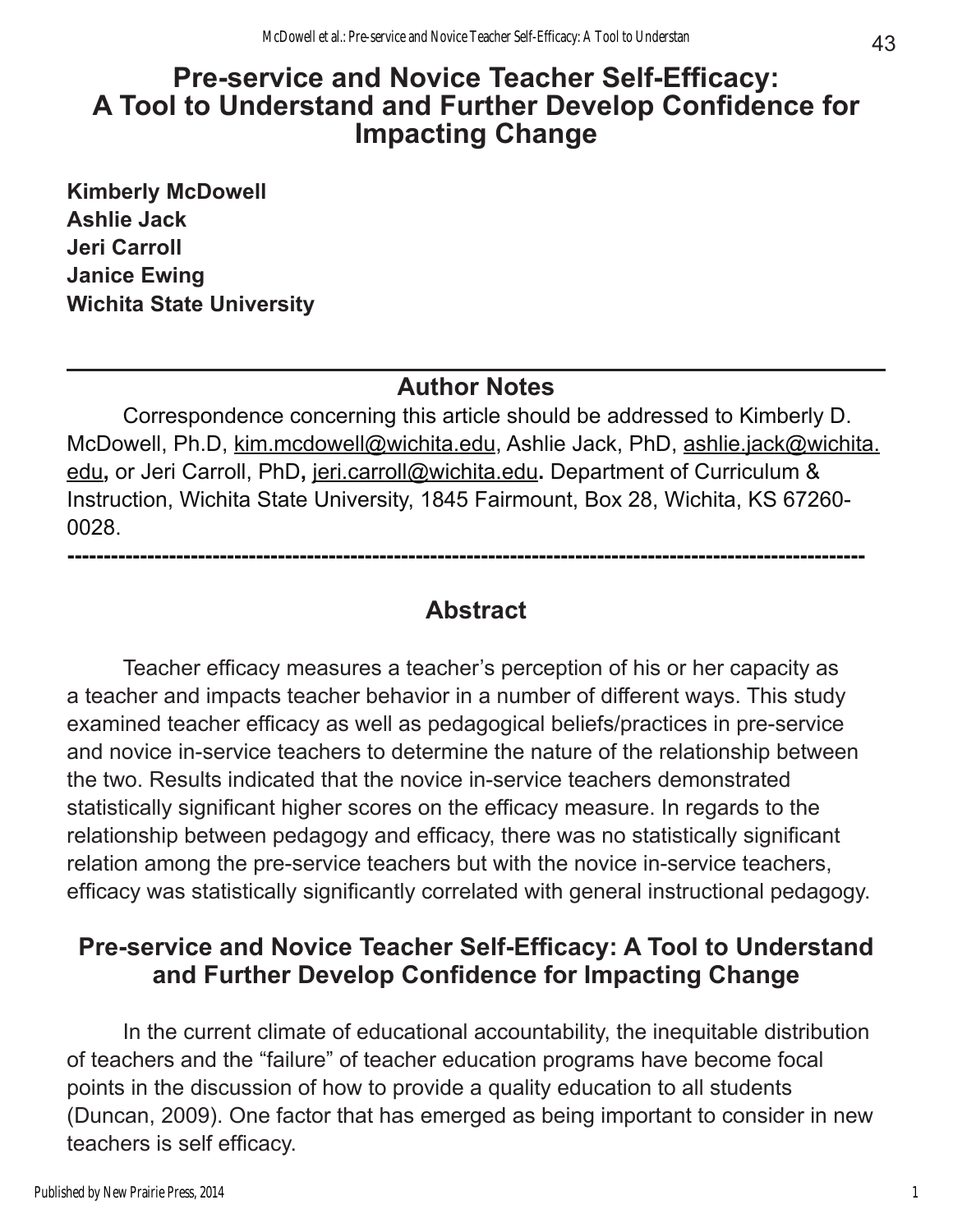# **Teacher Efficacy**

Teacher efficacy, a concept common in educational psychology literature, measures a teacher's perception of his or her capacity as a teacher (Tschannen-Moran, Hoy & Hoy, 1998). Teacher efficacy impacts teacher behavior in a number of different ways. For example, Gibson and Dembo (1984), reported that teachers with higher levels of teacher efficacy were less likely to give up on a failing student, more likely to divide students into small groups for instruction, and less likely to criticize incorrect responses.

In his review of the research, Jerald (2007) highlighted some teacher behaviors found to be related to a teacher's sense of efficacy. Teachers with a stronger sense of efficacy: (a) tend to exhibit greater levels of planning and organization, (b) are more open to new ideas and are more willing to experiment with new methods to better meet the needs of students, (c) are more persistent and resilient when things do not go as planned, (d) are less critical of students when they make mistakes, and (e) are less inclined to refer a difficult student to special education.

# **Development of Efficacy**

An important factor in the determination of a teacher's sense of efficacy is experience, or what Bandura (1977), a leader in the development of self-efficacy theory, calls performance accomplishments. In teacher preparation programs, these performance accomplishments could include things such as positive prestudent/ student teaching evaluations, noted improved student learning, etc. Hoy and Spero (2005) suggests that "some of the most powerful influences on the development of teacher efficacy are mastery experiences during student teaching and the induction year" (p. 1). Thus, the first years of teaching could be critical to the long-term development of teacher efficacy.

# **Efficacy and Pedagogical Beliefs and Skills**

"Teachers' beliefs in their personal efficacy to motivate and promote learning affect the types of learning environments they create and the level of academic progress their students achieve" (Bandura, 1993, p. 117). Efficacious teachers felt self-empowered to create learning environments that allowed them to motivate and promote student learning. Teachers' sense of teaching efficacy may impact their thoughts, choice of activities, amount of effort exerted, and extent of their persistence (Bandura, 1981). Allinder (1994) report that efficacy is significantly related to instructionally relevant components of innovativeness in teaching, organization and https://newprairiepress.org/advocate/vol22/iss1/8 DOI: 10.4148/2637-4552.1074

2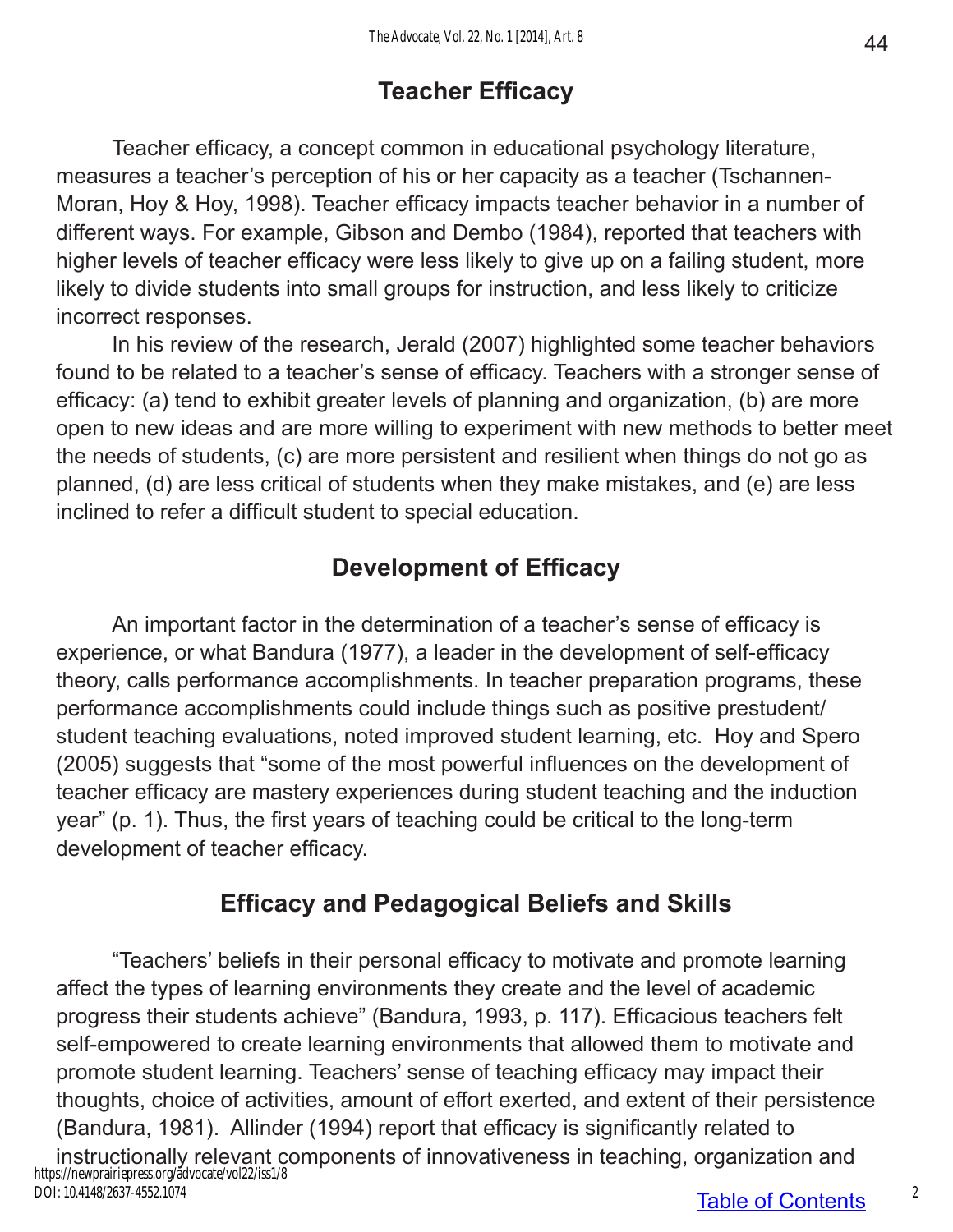planning of instruction, and confidence/enthusiasm.

In the current study, teacher efficacy is used as a tool to examine developing and novice teacher qualifications, in order to construct an even richer understanding of how perceived and actual qualifications are distributed (Achinstein, Ogawa & Spiegleman, 2004). The specific research questions addressed were: (a) what is the relationship between reported efficacy and pedagogical practices? and (b) does this vary as a function of stage of teacher development?

## **Methodology**

#### **Participants**

Students in an initial licensure program, the Master's of Arts in Teaching (MAT) Early Childhood Unified Residency program (ECU-R), were asked to participate. To enter the MAT ECU-R, all of the participants had an earned bachelors degree in a field other than education. During the program, they all work at least half time in a classroom as a paraprofessional or teacher assistant for the first three internships. They work full time in a school during their final internship. The participants were recruited from three cohorts of the MAT ECU-R. Cohort 1 (n=17) graduated and they are currently in their second year of teaching. They completed the surveys during the fall of their second year. Cohort 2 (n=21) just graduated but completed the surveys during their student teaching semester, at the beginning of the semester. Cohort 3, (n=24) is currently still in the program and completed the surveys during their first internship, at the beginning of the semester.

#### **Measures**

The students were asked to complete two measures. To assess teacher efficacy, they were asked to complete the Teacher Efficacy Survey-short Form (Hoy & Woolfolk, 1993). This tool is a 10-item survey. Items are rated on scale of 1-5 (strongly disagree to strongly agree). The items include a number of statements about organizations, people, and teaching. This instrument yields adequate reliability (alphas ranging from .81 to .90).

To assess pedagogical beliefs and skills, the students completed the *Teacher Background Survey* (Lonigan, Phillips, & Menchetti, 2008). This survey has been used in numerous large-scale studies examining teachers' knowledge and beliefs about instruction and pedagogy. Questions on this survey were divided into two categories (1) beliefs, and (b) frequency of use of pedagogical practices. Items on the surveys were examined for conceptual appropriateness and two composite variables were created, (1) instructional pedagogy (e.g., how often do you use small group instruction?), and (b) content-specific pedagogy (e.g., how often do you work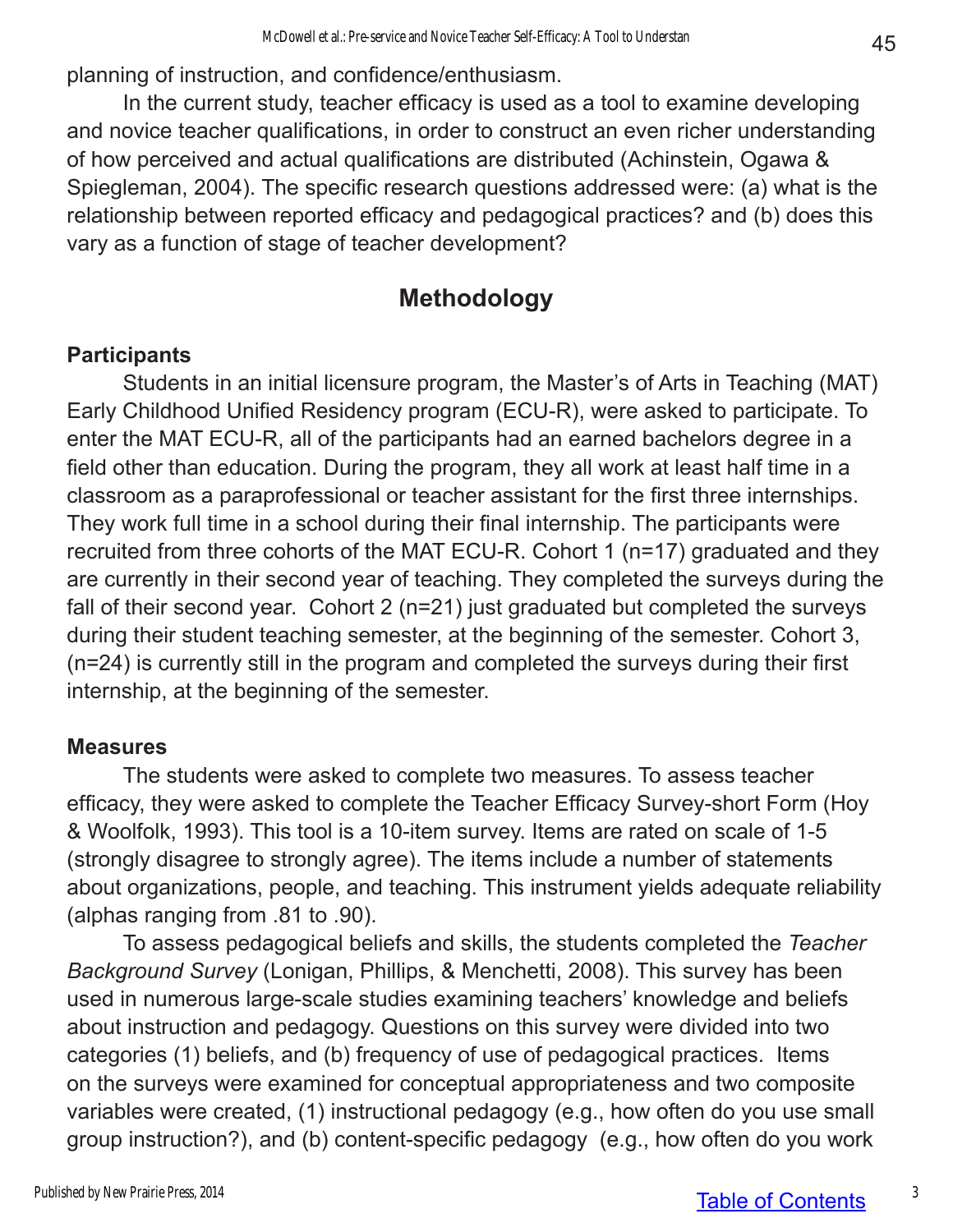#### **Procedure**

Each student received an email with a link to the surveys. The surveys were completed online through GoogleDocs at the beginning of the fall semester. As aforementioned, for Cohort 1, this would have been in the fall of their second year of teaching. For Cohort 2, this would have been at the beginning of their student teaching semester and for Cohort 3, it would have been at the beginning of their first internship. Students were not required to complete the surveys or participate in the study.

#### **Results**

For data analysis purposes, Cohort 2 and 3 were combined into a group we called "pre-service." Those in Cohort 1 we called "in-service." Table 1 illustrates descriptive statistics for the two groups.

To determine if there were group differences in these scores, analysis of variance (ANOVA) was used. In the area of content-specific pedagogy, results of the ANOVA indicated that there were no statistical differences between in-service and pre-service teachers, *F* (61) = 1.988, *p*<.16. For instructional pedagogy, results of the ANOVA indicated that there were no statistical differences between pre-service and in-service teachers, *F* (61) =0.224, *p*<.640. Finally, for efficacy, results of the ANOVA indicated there were statistical differences between pre-service and in-service teachers, *F* (61) =28.17, *p*<.001. Follow up tests indicated that the in-service teachers scored higher on the efficacy scale (M=31.10) than did those in the pre-service group (M=29.92).

To examine the relationship between teacher efficacy and pedagogical beliefs and skills, bivariate correlations were computed. Table 2 provides an overview of the results within the pre-service teacher group. Table 3 provides an overview of the results within the in-service teacher group.

For the pre-service teachers, pedagogical practices were not related to efficacy. For our in-service teachers, general instructional pedagogical practices were statistically related to efficacy.

### **Discussion**

To summarize, there were differences in efficacy between our new in-service teachers and our pre-service teachers, with in-service teachers scoring higher on the measure of efficacy. In terms of pedagogical beliefs and skills, for those still in a teacher preparation program, there was no statistically significant relationship between pedagogy and efficacy. This was different for those who were in their second year of teaching. For this group, instructional pedagogical practices were statistically related to

efficacy. https://newprairiepress.org/advocate/vol22/iss1/8 DOI: 10.4148/2637-4552.1074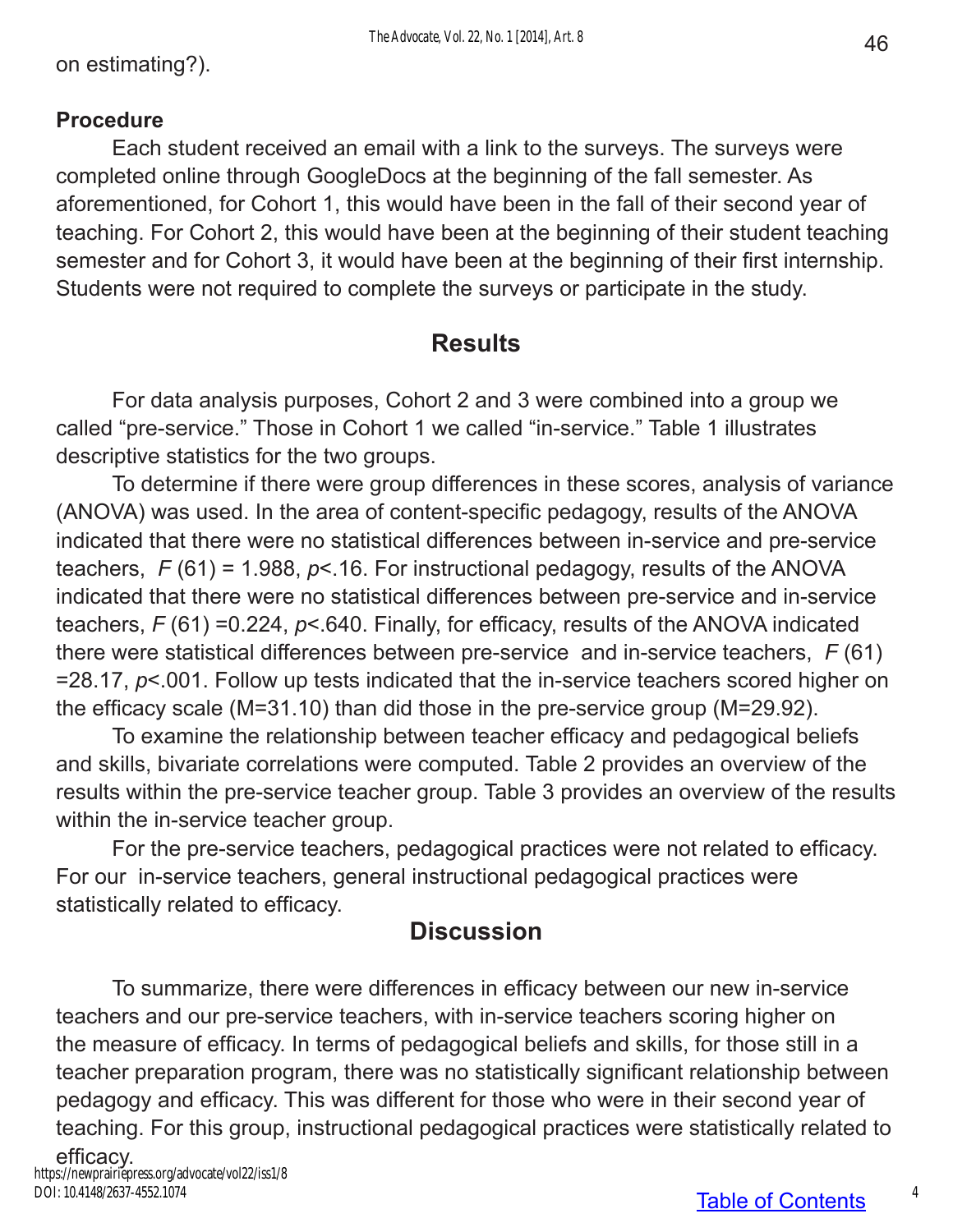Bandura (1977, 1997) postulated four sources of efficacy expectations: mastery experiences, physiological and emotional states, vicarious experiences, and social persuasion. Mastery experiences are the most powerful source of efficacy information. Residents in Cohort 1 (i.e., our "in-service" teachers) have had more opportunities to have mastery experiences and those could be contributing to their higher level of efficacy. Attention to the factors that support the development of a strong sense of efficacy among pre-service and novice teachers seems to be worth what effort and care may be involved because, once established, efficacy beliefs of experienced teachers seem resistant to change.

There are a few limitations to this study. First, these students are all part of an alternative licensure pathway. This could mean that they differ, in some fashion, from a traditional undergraduate student going through a traditional teacher preparation program. In addition, another limitation could be that the constructs of pedagogy and efficacy may not be easily measurable with survey items.

Future research can focus on the different experiences "traditional" pre-service teachers have as they transition from being a student to being a teacher and how those experiences impact efficacy. In addition, as Bandura (1977) mentions, efficacy can be developed through vicarious experiences as well. Future research could exam the impact of the cohort model of teacher preparation (where students enter as a group and matriculate through the program as a group) and co-teaching (students partnered with and co-teaching with master teachers) has on novice teachers' sense of efficacy.

Implications for teacher education that stem from this project include empirical evidence for (a) the need for performance accomplishments during the pre-service years, (b) the potential usefulness of embedding efficacy development into pedagogical courses, and (c) the development of long-term plans to examine how our students continue to develop confidence in the classroom and a belief that they can impact change over the course of their early career development.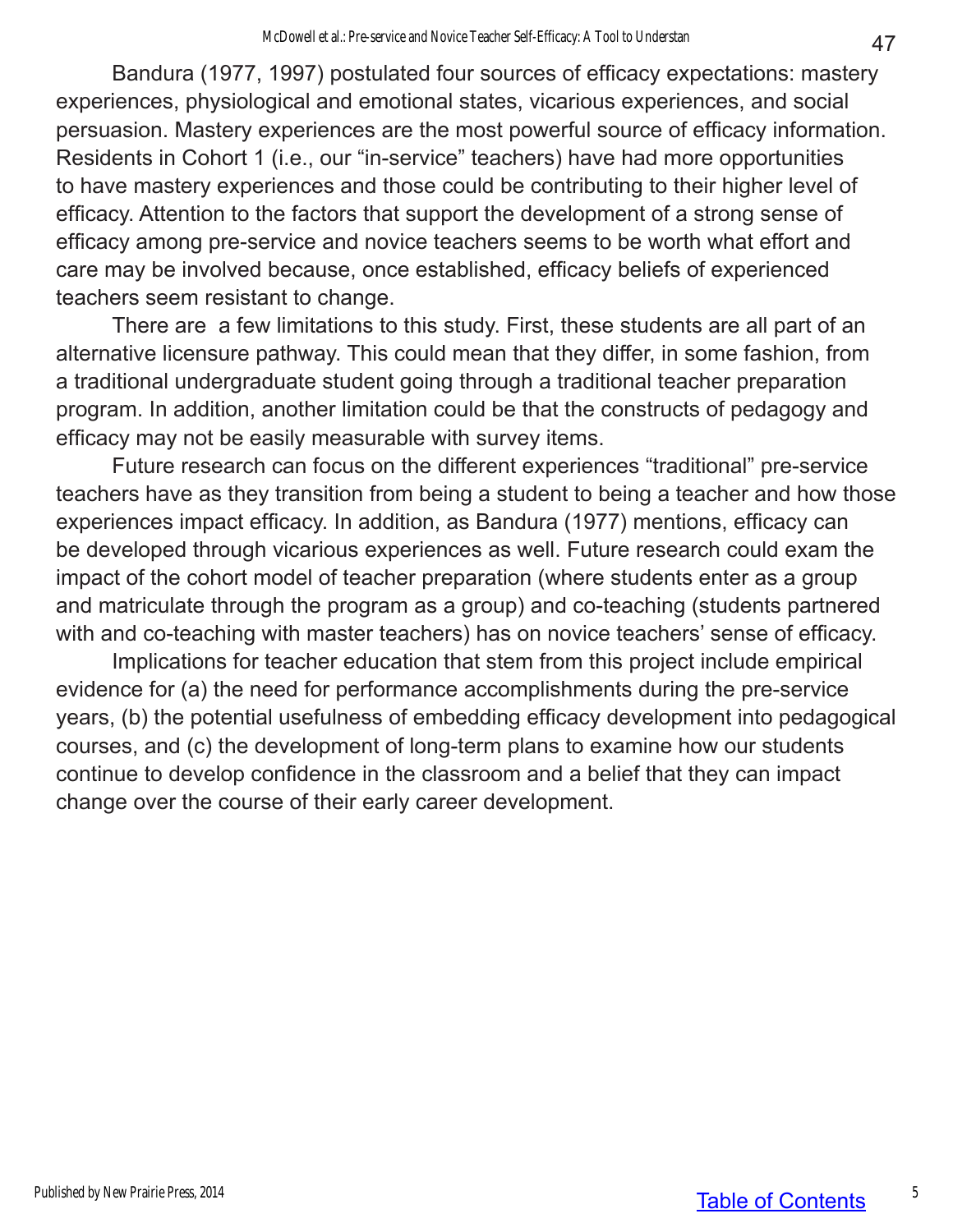## **References**

- Achinstein, B., Ogawa, R. T., & Spiegleman, A. (2004, Fall). Are we creating separate and unequal tracks of teachers? The effects of state policy, local conditions, and teacher characteristics on new teacher socialization. *Educational Research Journal, 41*(3), 557-604.
- Allinder, R. M. (1994). The relationship between efficacy and the instructional practices of special education teachers and consultants. Teacher Education and Special Education, 17, 86–95.
- Bandura, A. (1977). Self-efficacy: Toward a unifying theory of behavioral change. *Psychological Review, 8*4(2), 191-215.
- Bandura, A. (1981). Self-referent thought: A developmental analysis of self-efficacy. In J. H. Flavell & L. Ross (Eds.), *Social cognitive development: Frontiers and possible futures* (pp. 200-239). Cambridge: Cambridge University Press.
- Bandura, A. (1993). Perceived self-efficacy in cognitive development and functioning. *Educational Psychologist, 28*, 117-148.
- Bandura, A. (1997). *Self-efficacy: the exercise of control*. New York: Freeman.
- Duncan, A. (2009). *Teachers College, Columbia University, Policy address on teacher preparation*. Retrieved from http://www.tc.edu/news/article.htm?id=7195
- Gibson, S., & Dembo, M., (1984). Teacher efficacy: A construct validation. *Journal of Educational Psychology, 76(*4), 569-582.
- Hoy, A. W. (2000) *Changes in teacher efficacy during the early years of teaching*. Paper presented at the Annual Meeting of the American Educational Research Association, New Orleans.
- Hoy, A. W., & Spero, R. B. (2005). Changes in teacher efficacy during the early years of teaching: A comparison of four measures. *Teaching and Teacher Education, 21*, 343-356.
- Hoy, W. K., & Woolfolk, A. E. (1993). Teachers' sense of efficacy and the organizational health of schools. *The Elementary School Journal*, *93*, 356-372.
- Jerald, C. D. (2007). *Believing and achieving (Issue Brief).* Washington, DC: Center for Comprehensive School Reform and Improvement.
- Lonigan, C., Phillips, B., & Menchetti, J., (2008, May 5). Personal interview.
- Tschannen-Moran, M., Woolfolk Hoy, A., & Hoy, W. K. (1998). Teacher efficacy: Its meaning and measure. *Review of Educational Research, 68* (2), 202-248.